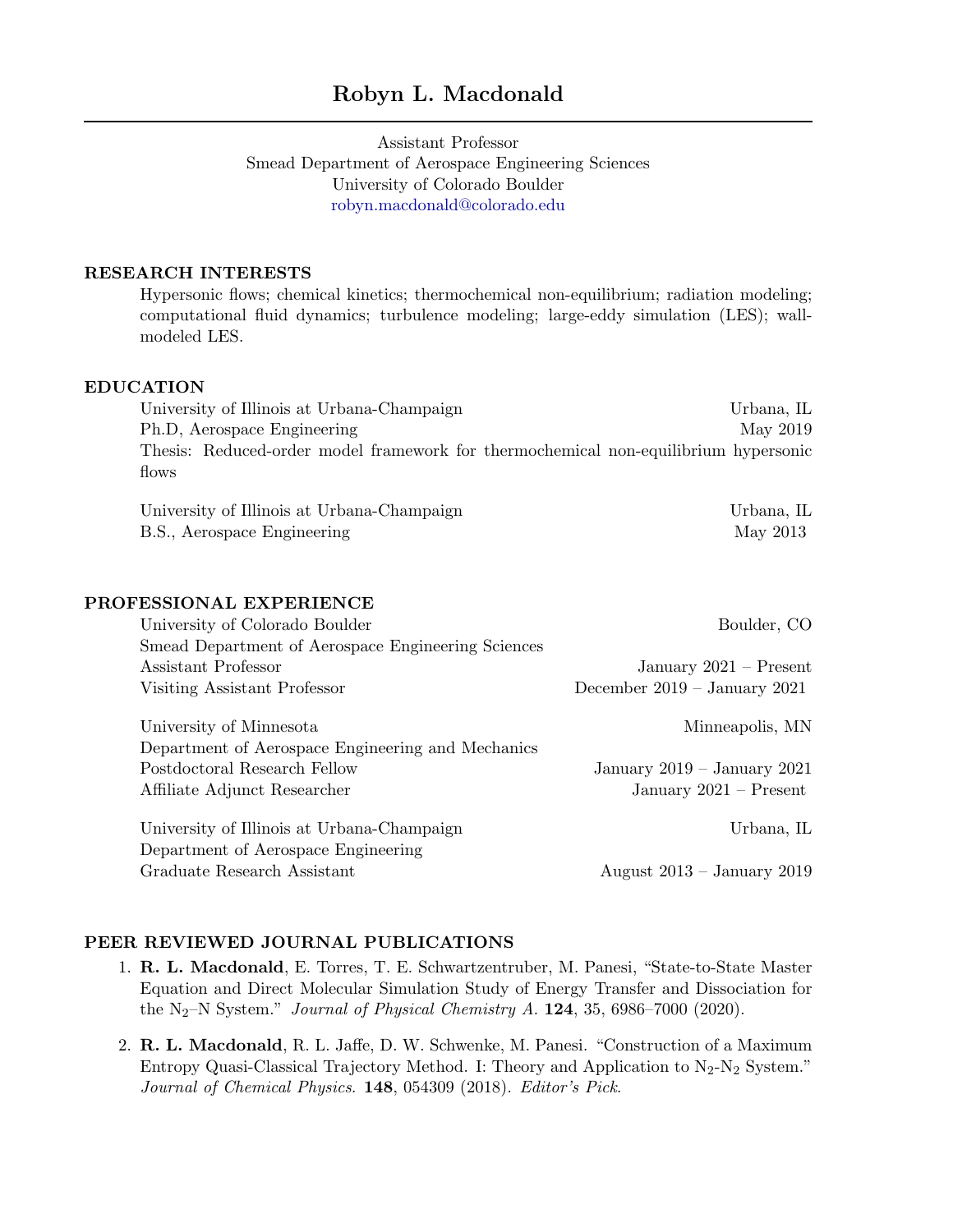- 3. R. L. Macdonald, M. Grover, T. E. Schwartzentruber, M. Panesi. "Construction of a Maximum Entropy Quasi-Classical Trajectory Method. II: Comparison against the Direct Molecular Simulation Method." *Journal of Chemical Physics.* **148**, 054310 (2018).
- 4. R. L. Macdonald, A. Munafò, C. O. Johnston, M. Panesi. "Nonequilibrium radiation and dissociation of CO molecules in shock heated flows." *Physical Review Fluids.* 1, 043401 (2016).

# PEER REVIEWED CONFERENCE PROCEEDINGS

1. **R. L. Macdonald**, R. L. Jaffe, M. Panesi. "Hybrid reduced order model for  $N_2-N_2$  interactions for application to dissociation and energy transfer processes." Proceedings of the 31st International Symposium on Rarefied Gas Dynamics, (2018). Glasgow, UK.

# BOOK CHAPTERS

1. F. Esposito, R. L. Macdonald, I. D. Boyd, K. Neitzel, D. A. Andrienko, "Heavy Particle Elementary Processes in Hypersonic Flows," in Hypersonic Meteoroid Entry Physics, edited by G. Colonna, M. Capitelli, and A. Laricchiuta. Institute of Physics (2019).

# INVITED TALKS

- 1. R. L. Macdonald, "High-Fidelity and Reduced Order Modeling of Gas Phase Chemistry for Hypersonic Flows", Fluids, Structures and Materials Seminar Series, Aerospace Engineering Sciences, University of Colorado Boulder, Boulder, CO, December 16, 2020.
- 2. R. L. Macdonald, "Reduced-Order Model Framework for Thermochemical Non-equilibrium Hypersonic Flows," Caltech's Young Investigators Lecture Series in Engineering and Applied Science, California Institute of Technology, Pasadena, CA, April 26, 2019.
- 3. R. L. Macdonald, "Reduced-order model framework for thermochemical non-equilibrium hypersonic flows," *Department of Aerospace Engineering*, University of Michigan, Ann Arbor, MI, February 19, 2019.
- 4. R. L. Macdonald, "Reduced-order model framework for thermochemical non-equilibrium hypersonic flows," Department of Aerospace Engineering Sciences, University of Colorado Boulder, Boulder, CO, February 11, 2019.
- 5. R. L. Macdonald, M. Panesi. "Reduced-order Modeling Approach to Enable Kinetic Simulations of Non-equilibrium Hypersonic Flows," 2017 Annual Review for the AFOSR High Speed Aerodynamics Portfolio and the ONR Hypersonic Portfolio, NASA Langley Research Center, Hampton VA, July 27, 2017.

### CONFERENCE PROCEEDINGS

- 1. R. L. Macdonald, G. V. Candler, "Evaluation of Wall Modeled Large Eddy Simulation of Cold Wall Hypersonic Boundary Layer." AIAA SciTech 2021 Forum, (AIAA 2021-1844). Virtual Event.
- 2. R. L. Macdonald, E. Torres, T. E. Schwartzentruber, M. Panesi. "State-to-state and direct molecular simulation study of energy transfer and dissociation of nitrogen mixtures." AIAA SciTech 2020 Forum, (AIAA 2020-1712). Orlando, FL.